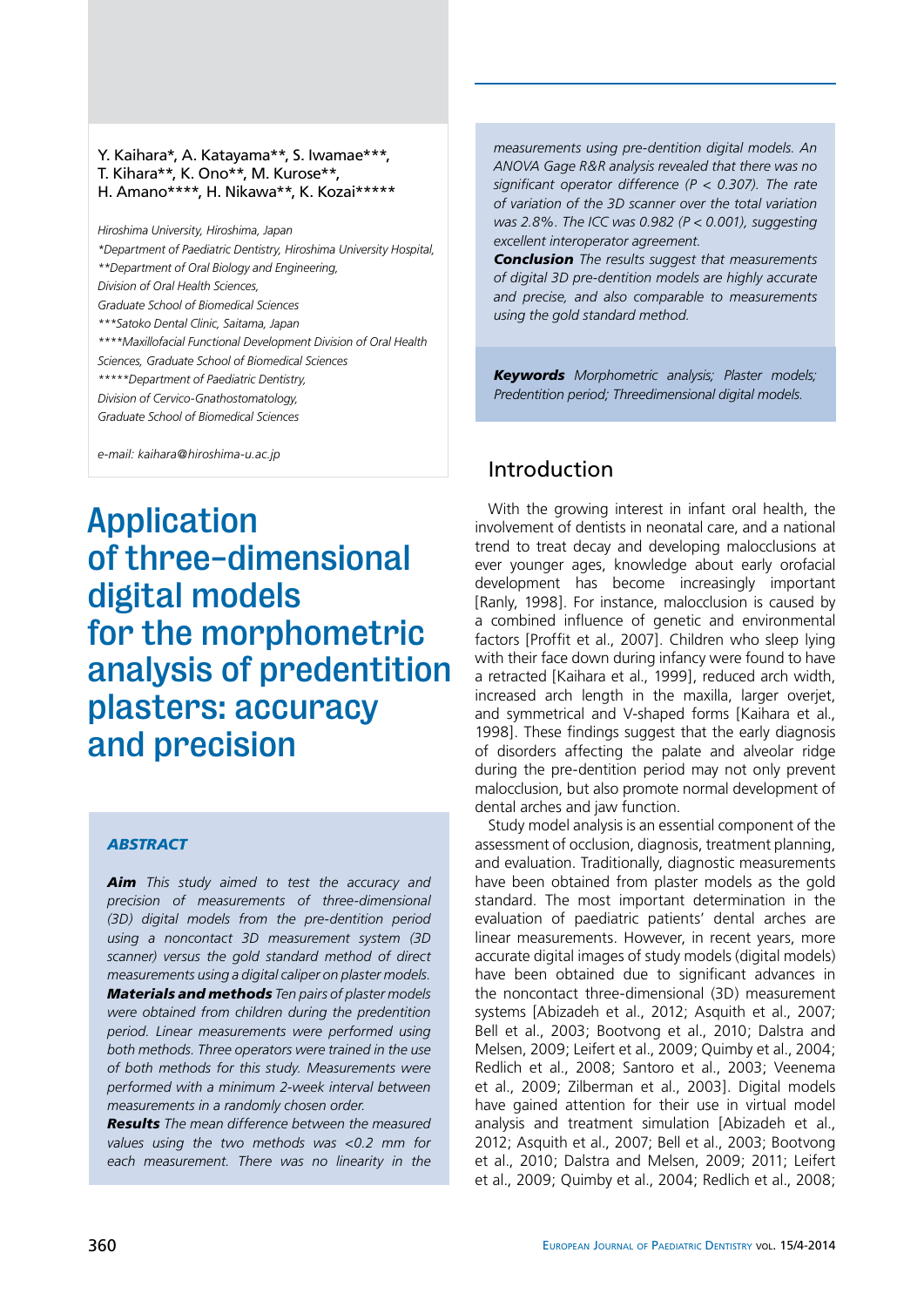

fig. 1 Representative digital images in the maxilla and the mandible  $(A)$  and measurement points (B).

U, upper; Lo, lower; R, right; L, left; A, upper point of the alveolar crest of the incisive papilla (maxilla);

B, site equivalent to the lateral deciduous incisive teeth;

C, central point of the calcified part of the deciduous cuspid in the distal wall of the alveolar part of the deciduous cuspid (lateral sulcus);

M, upper point of the alveolar crest showing the maximum width of the alveolar arch;

D, equivalent incisura of the alveolar crest in the distal part of the first deciduous molar.

Santoro et al., 2003; Veenema et al., 2009; Zilberman et al., 2003]. Furthermore, digital models are easily accessible [Bootvong et al., 2010; Leifert et al., 2009; Quimby et al., 2004; Santoro et al., 2003; Veenema et al., 2009] and require minimal storage space [Abizadeh et al., 2012; Bell et al., 2003; Bootvong et al., 2010; Dalstra and Melsen, 2009; Leifert et al., 2009 ; Quimby et al., 2004; Redlich et al., 2008; Santoro et al., 2003; Zilberman et al., 2003].

To ensure that these new measurement modalities optimise diagnosis and treatment, it is essential to evaluate the accuracy and precision of any new type of 3D measurement system in comparison to the gold standard method, in this case caliper measurements on plaster models, prior to being introduced in clinical research. To aid dentists in deciding which measurements to be used, an analysis of measurements made by multiple operators using both methods on paediatric patients during the predentition period is necessary. According to previous reports, the differences between linear measurements obtained using calipers on plaster models and those obtained from digital models were <0.5 mm and were deemed clinically insignificant [Bell et al., 2003; Dalstra and Melsen, 2009; Leifert et al., 2009; Quimby et al., 2004; Redlich et al., 2008; Santoro et al., 2003; Veenema et al., 2009; Zilberman et al., 2003]. However, the accuracy and precision of 3D measurements using digital models from the predentition period as a predictive model of malocclusion has not been tested.

This study aimed to test the accuracy and precision of 3D digital models from the pre-dentition period against direct measurements on plaster models.

# Materials and methods

This retrospective study was conducted using plaster

models (maxillary and mandibular) obtained from 10 Japanese full-term infants (mean age 4.4 months) weighing 2,500–3,500 g at birth. The Ethics Committee of Epidemiology, Hiroshima University approved the study protocol (No. 329).

#### *Measurements*

All experiments in this study compared the direct measurements of unmarked plaster models with the measurements of 3D digital models obtained from the same subject. Direct measurements were performed using a digital caliper (Digimatic Caliper: CD-15CPX; Mitutoyo, Kawasaki, Japan) with an accuracy of 0.01 mm. The digital models were obtained by scanning maxillary and mandibular plaster models using a noncontact 3D laser scanner (RexcanDS; Solutionix, Seoul, Korea). The measurement system of the RexcanDS is based on the principle of phase-shifting optical triangulation. The scanner provides noncontact high-accuracy inspection up to a cited resolution of 0.016 mm. RapidForm 2006 software (INUS Technology, Seoul, South Korea) was used to reconstruct the scanned image into a digital model (Fig. 1A). The linear measurements were performed using a function in the RapidForm 2006 software. The 13 measurement points, defined for our hypothesis while referencing Sillman's study [Sillman, 1938], are shown in Figure 1B.

All measurements were performed under uniform conditions with at least a 2-week interval between measurements to avoid correlations between data resulting from repeated measurements.

### *Data analysis*

The accuracy and precision of the 3D scanner compared to the caliper for the measurement of predentition plaster models was evaluated based on the following four steps.

1. A typical measurement part (i.e., section) was chosen,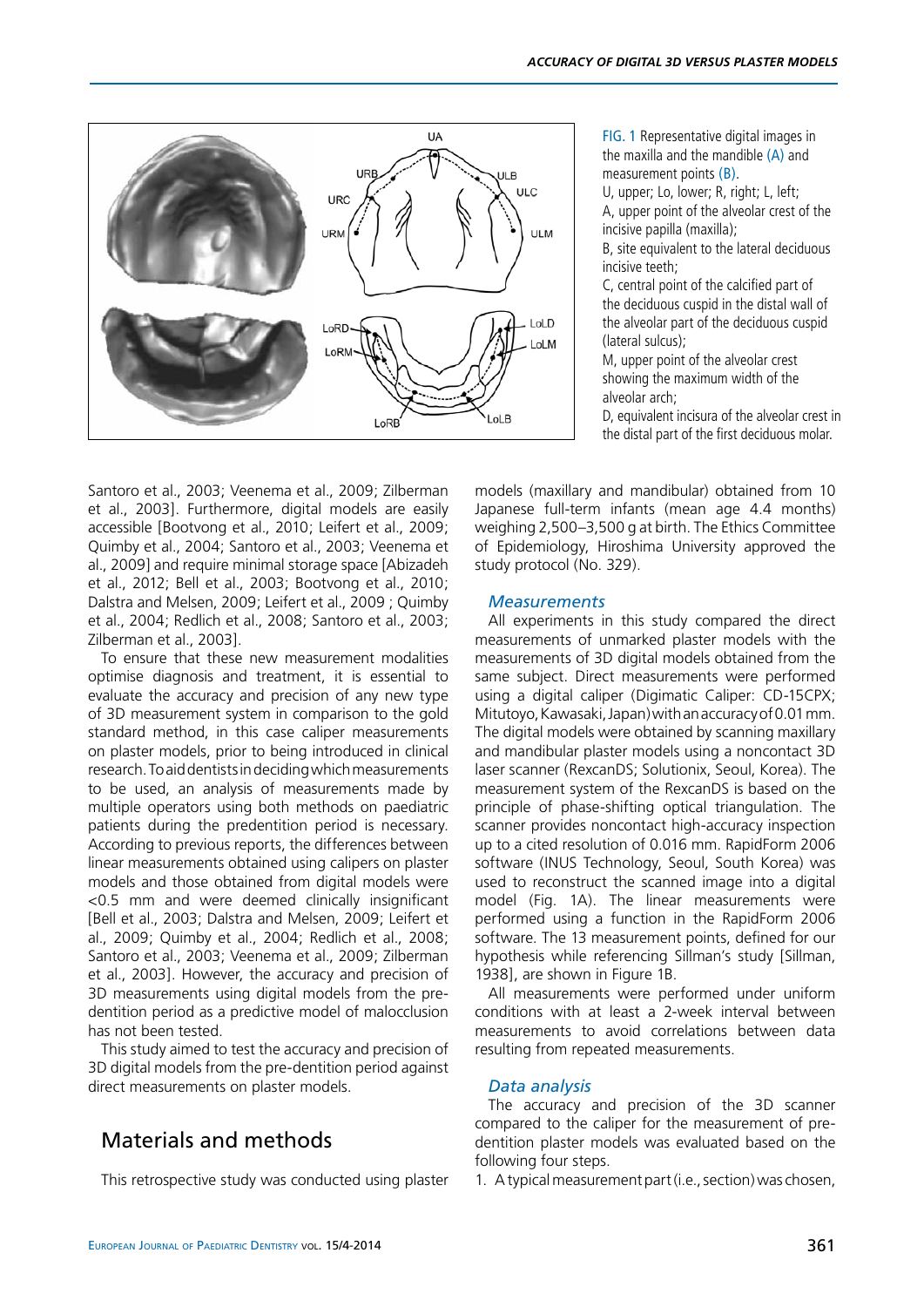then the differences between the measurements obtained using a caliper (gold standard) and a 3D scanner were determined.

- 2. If there were no differences between the two methods, we determined whether equivalent results were also found in other sections using a bias and linearity study [AIAG, 2002; Bevilacqua et al., 2011].
- 3. The precision of the 3D scanner measurements was then verified using the Gage repeatability and reproducibility (R&R) method [AIAG, 2002; Bevilacqua et al., 2011].
- 4. The intraclass correlation coefficients were calculated to assess the reliability of measurements made by different operators.

### *Differences between the measured results using a caliper and a 3D scanner*

The quantitative measurements were first verified for normality using the Shapiro-Wilk W test. A well-trained operator performed the caliper and 3D scan distance measurements between LoRB and LoLB. Differences in measurements using the two techniques were analysed by a paired t-test. If no significant differences were detected, a post hoc statistical power analysis was conducted to determine the sample size needed to attain a power of 80% to ensure that the insignificant difference was not because of a lack of detection power. A minimum sample size of 10 plaster pairs from different infants was calculated based on an acceptable difference between the mean and standard deviation (SD) of 0.2 mm and a power of 80% by a paired t-test. These acceptable differences were decided based on the results of our previous study using the same 3D scanner [Kaihara et al., 2014].

## *Bias and linearity of 3D measurements on pre-dentition digital models*

Bias and linearity were tested to determine if it is possible to obtain the same measurement for any part. For calculating bias, the distances obtained on the 3D scanner were expressed relative to the mean of caliper measurements as a reference value (gold standard). If there was a significant difference between the two techniques, the impact of target size was evaluated (linearity). The number of parts with different sizes ( $n =$ 5), sample size ( $n = 1$ ), operators ( $n = 1$ ), and replicates  $(n = 10)$  were determined based on the AIAG [2002] and ISO/TS16949 [Bevilacqua et al., 2011] guidelines.

One operator trained using both techniques carried out 10 measurements using a pair of plaster models for five parts (UA-URB, URM-ULM, URB-ULB, LoRM-LoLM, LoRD-LoLD) (Fig. 1). First, each 3D scanner measurement was subtracted from the mean caliper reference value (single bias). Then we calculated the difference between the mean value of the 3D scanner measurements and the mean value of the caliper measurements (mean bias) for each part.

## *Repeatability and reproducibility of 3D measurements on pre-dentition digital models*

Repeatability and reproducibility of 3D scanner measurements on pre-dentition digital models were analysed using an analysis of variance (ANOVA) Gage R&R analysis (two-way random effect model). The number of parts ( $n = 1$ ; URC-ULC), sample size ( $n =$ 10), operators ( $n = 3$ ), and replicates ( $n = 3$ ) were determined based on the AIAG [2002] and ISO/ TS16949 [Bevilacqua et al., 2011] guidelines. Each operator conducted the measurements independently in a randomly chosen order.

## *Calculation of intraclass correlation coefficient*

The intraclass correlation coefficient (ICC) was computed using the results of the ANOVA test to assess the reliability of measurements made by different operators.

## *Statistical analysis*

The statistical analyses were performed using IBM SPSS Statistics for Windows (version 20; SPSS, Inc., Tokyo, Japan) and R for windows (version 2.15.0; R Foundation for Statistical Computing, Vienna, Australia).

Statistical significance was set at P < 0.05.

# Results

## *Differences between the results obtained using a caliper and a 3D scanner*

The Shapiro–Wilk W test for normality indicated that the measurements were distributed normally (P = 0.245). Therefore, the measurements made on the digital models using the 3D scanner and those made with the caliper on plaster models were analysed with parametric tests (Table 1). First, a paired t-test revealed that there was no significant difference between the two methods (P = 0.65). The average difference was 0.025  $\pm$ 0.17 mm. A post hoc power analysis generated a power of 0.910, suggesting that the sample size was powerful enough to detect differences of 0.2 mm. Therefore, a difference between values measured by caliper and values measured by 3D scanner was not observed.

## *Bias and linearity of 3D measurements on predentition digital models*

Table 2 shows the mean bias between the distances measured using the 3D scanner and the calipers. The mean bias of two of the five sections obtained from the two measurement methods were statistically significant  $(P < 0.05$ , Student's t-test). However, all of the five sections showed a difference of ≤0.2 mm (absolute value). Therefore, the differences between the mean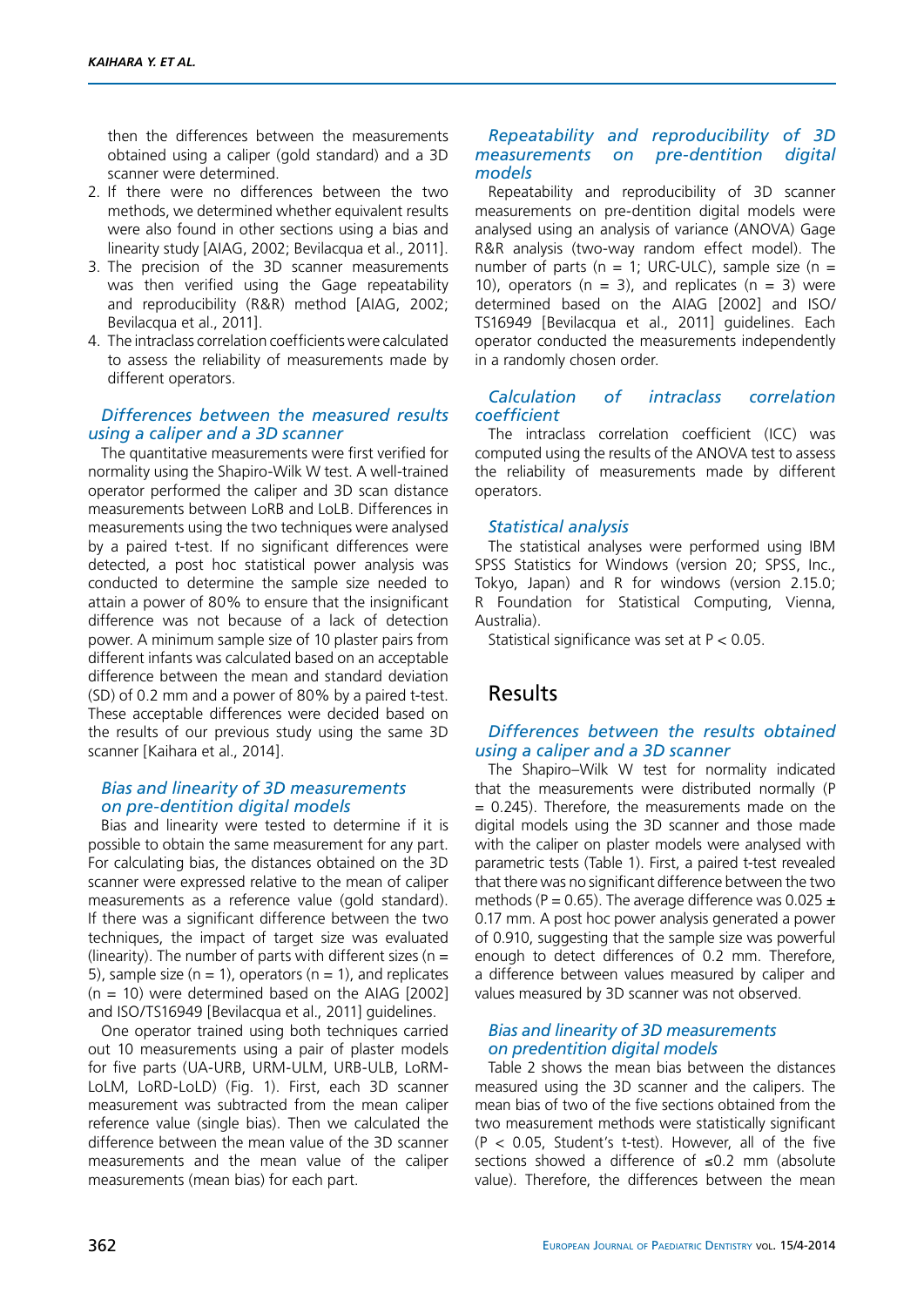



fig. 2 Results of the bias and linearity study.

| <b>Difference</b><br>of mean<br>(mm) | <b>SD</b><br>(mm) | 95% CI (mm) |       | <b>Paired</b><br>t-test |
|--------------------------------------|-------------------|-------------|-------|-------------------------|
|                                      |                   | Lower       | Upper | P-value                 |
| $-0.03$                              | 0.17              | $-0.10$     | 0.15  | 0.650                   |
|                                      |                   |             |       |                         |

TABLE 1 Statistical analysis of the difference between the two methods.

values were within the clinically acceptable range. An ANOVA indicated that the slope (linearity) and Y intercepts were not significantly different from zero ( $P =$ 0.955 and 0.958, respectively).

These data are clearly illustrated by a regression analysis between the 3D scanner bias and reference values that were the mean value of 10 measurements using calipers (Fig. 2). The five measurement pairs are ordered by size from small to large on the Y-axis. The 95% confidence interval (CI) in the upper and lower parts of the regression included the horizontal line that passed the origin (bias  $= 0$ ), suggesting that the fitted straight line is statistically the same as the horizontal line. We therefore concluded that there is no linearity.

### *Repeatability and reproducibility of 3D measurements on digital models*

There was no significant intraoperator variability for each replicate ( $P = 0.307$ ) (Table 3). However, the variation of different patients (patient-to-patient) was statistically significant ( $P \le 0.000$ ). As such, there was a significant interaction between operators and measurement points  $(P = 0.007)$ .

Variance components of pre-dentition digital models were assessed using the Gage R&R report (Table 4).

The relations between these variability components

| <b>Parts</b>   | <b>Reference</b><br>value (mm) | <b>Mean of</b><br>bias (mm) | <b>P</b> value<br>$(t-test)$ |
|----------------|--------------------------------|-----------------------------|------------------------------|
| <b>UA-URB</b>  | 9.83                           | $-0.09$                     | 0.02                         |
| <b>URB-ULB</b> | 18.40                          | 0.15                        | 0.12                         |
| LoRC-LoLC      | 24.13                          | 0.00                        | 0.96                         |
| LoRD-LoLD      | 27.29                          | $-0.05$                     | 0.27                         |
| <b>URM-ULM</b> | 31.85                          | $-0.02$                     | 0.78                         |

TABLE 2A Results of the bias and linearity study.

| Coefficients Estimate SE                                                  |           |        |          | t value P value |  |  |
|---------------------------------------------------------------------------|-----------|--------|----------|-----------------|--|--|
| (Intercept)                                                               | $-0.0038$ | 0.0730 | $-0.053$ | 0.958           |  |  |
| slope                                                                     | 0.0002    | 0.0031 | 0.057    | 0.955           |  |  |
| $SE = standard error$ ; Reference value, mean of caliper<br>measuerments. |           |        |          |                 |  |  |

TABLE 2B Results of the bias and linearity study.

 $(\sigma^2)$  are defined by these equations:

 $\sigma^2$  total variation =  $\sigma^2$  total Gage R&R +  $\sigma^2$  patient to patient  $\sigma^2$  total Gage R&R =  $\sigma^2$  repeatability +  $\sigma^2$  reproducibility  $\sigma^2$  reproducibility =  $\sigma^2$  operator +  $\sigma^2$  operator × patient The contribution of each variability component (VarCompContrib) corresponded to the ratio of each component over the total variation for a sum equal to 1.

According to the guidelines [AIAG, 2002; Bevilacqua et al., 2011], if VarCompContrib is >0.09 (9%), the measurement system is not acceptable. If 0.01 (1%) ≤ VarCompContrib ≤0.09 (9%), the measurement system is marginal. If VarCompContrib is <0.01 (1%), the measurement system is acceptable. In this study, VarCompContrib was 0.028 (2.8%). Therefore, the evaluation of our 3D scanner was marginal.

The %Study variation (%StudyVar) is equal to the SD of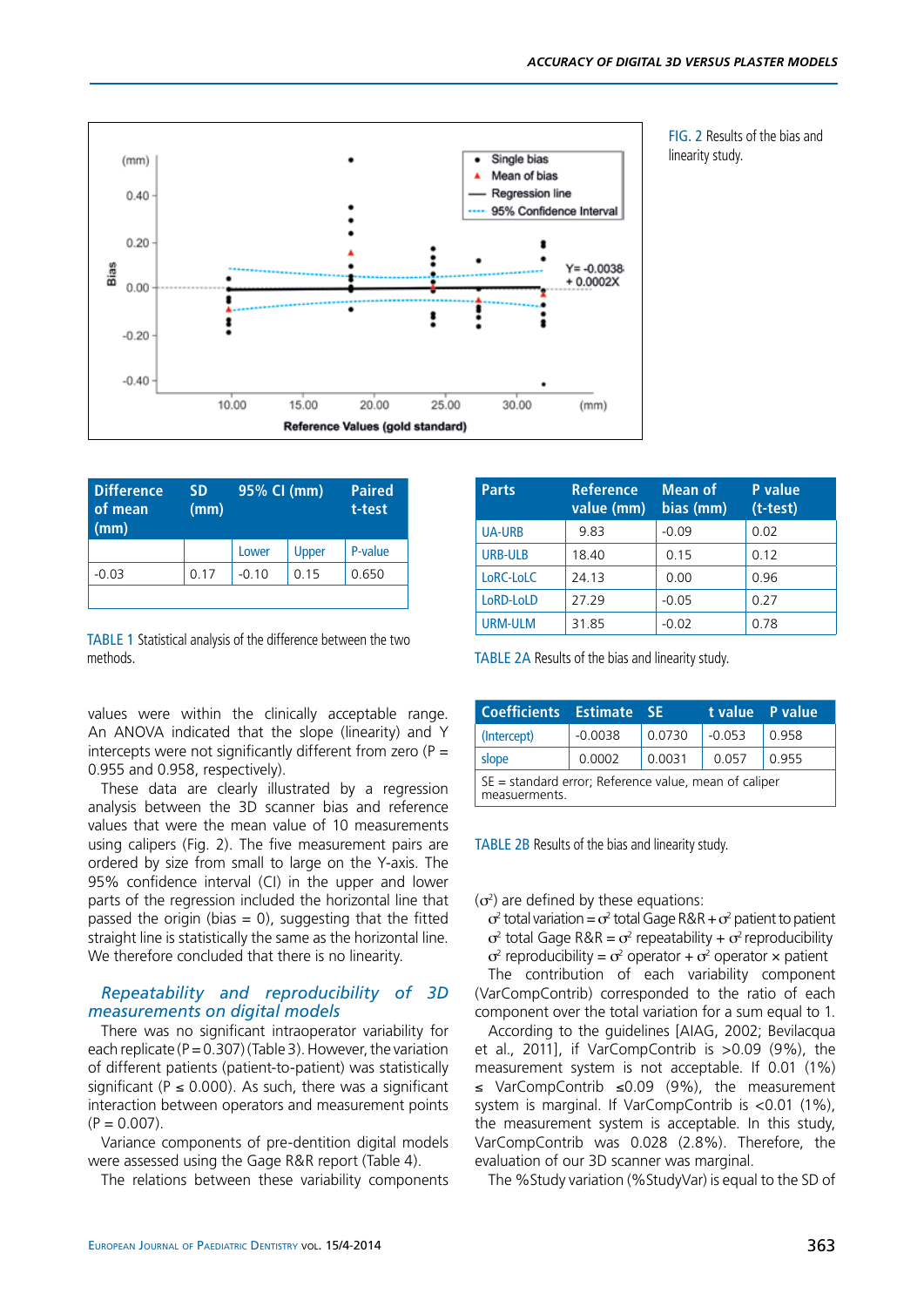| Source of Variability Df              |    | Sum of Sq | Mean Sq | <b>F</b> value | <b>P</b> value |
|---------------------------------------|----|-----------|---------|----------------|----------------|
| <b>Operator</b>                       | 2  | 0.25      | 0.13    | 1.26           | 0.307          |
| Patient                               | 9  | 172 52    | 19.17   | 193.63         | < 0.000        |
| Operator $\times$ Patient             | 18 | 1.78      | 0.10    | 2.36           | 0.007          |
| <b>Residuals</b>                      | 60 | 2.51      | 0.04    |                |                |
| $Df$ = degree of freedom; Sq = square |    |           |         |                |                |

TABLE 3 Results of the ANOVA (2-way random effect model).

| <b>Source</b>                                                                                                                          | Variance components VarCompContrib |       | <b>SD</b> | Study variation (6 SD) StudyVarContrib (%) |       |
|----------------------------------------------------------------------------------------------------------------------------------------|------------------------------------|-------|-----------|--------------------------------------------|-------|
| <b>Total Gage R&amp;R</b>                                                                                                              | 0.062                              | 0.028 | 0.248     | 1.490                                      | 16.8  |
| Repeatability                                                                                                                          | 0.042                              | 0.019 | 0.205     | 1.228                                      | 13.9  |
| Reproducibility                                                                                                                        | 0.020                              | 0.009 | 0.141     | 0.844                                      | 9.5   |
| <b>Operator</b>                                                                                                                        | 0.001                              | 0.000 | 0.029     | 0.176                                      | 2.0   |
| Operator $\times$ Patient                                                                                                              | 0.019                              | 0.009 | 0.138     | 0.826                                      | 0.1   |
| <b>Patinet to Patient</b>                                                                                                              | 2.119                              | 0.972 | 1.456     | 8.734                                      | 98.6  |
| <b>Total Variation</b>                                                                                                                 | 2.181                              | 1.000 | 1.477     | 8.860                                      | 100.0 |
| $SD = standard deviation$ ; VarCompContrib = contribution of variance components;<br>StudyVarContrib = contribution of study variation |                                    |       |           |                                            |       |

TABLE 4 The Gage R&R report for the ANOVA method (2-way random effect model).

each component multiplied by the  $6 \times SDs$  that enclose the central 99% of a normal distribution. If %StudyVar >30%, the measurement system is unacceptable. If 10% ≤ %StudyVar ≤30%, the measurement system is marginal. If %StudyVar <10%, the measurement system is acceptable [AIAG, 2002; Bevilacqua et al., 2011]. In this study, the %StudyVar of the total Gage R&R was 16.8% (1.490/8.860 × 100), meaning that the 3D scan measurements were marginal.

The number of distinct categories (NDC) designates the number of distinct groups within the processed data that the measurement system can discern. The measurement system is adequate if NDC  $\geq$  5 [AIAG, 2002; Bevilacqua et al., 2011]. In this study, the NDC was 8, and the 3D scanner could clearly distinguish the interpatient differences. This means that the 10 patients are different enough to be differentiated by the 3D scanner analysis.

Figure 3 shows the Gage R&R charts. The bar plot represents the components of variation, displaying bars for total Gage R&R, repeatability, reproducibility, and patient-to-patient variation (Fig. 3A). The vertical axis presents the ratio of the components of variance for VarCompContrib and StudyVar. In a reliable measurement system, patient-to-patient variability should account for most of the variability, as shown in this study. These data are consistent with the fact that there was no significant interoperator difference ( $P = 0.307$ ) (Table 3) or operator plot analysis (Fig. 3B). The operator  $\times$  patient interaction plot displays the average measurements by each operator for each patient (Fig. 3C). Each line connects the averages for a single operator. While the operator  $\times$  patient interaction was found significant (P = 0.007) (Table 3), the VarCompContrib was low (0.9%) (Table 4), suggesting an overall small contribution to the total measurement variability.



fig. 3 Gage R&R charts with the ANOVA method. A Contribution of variance components.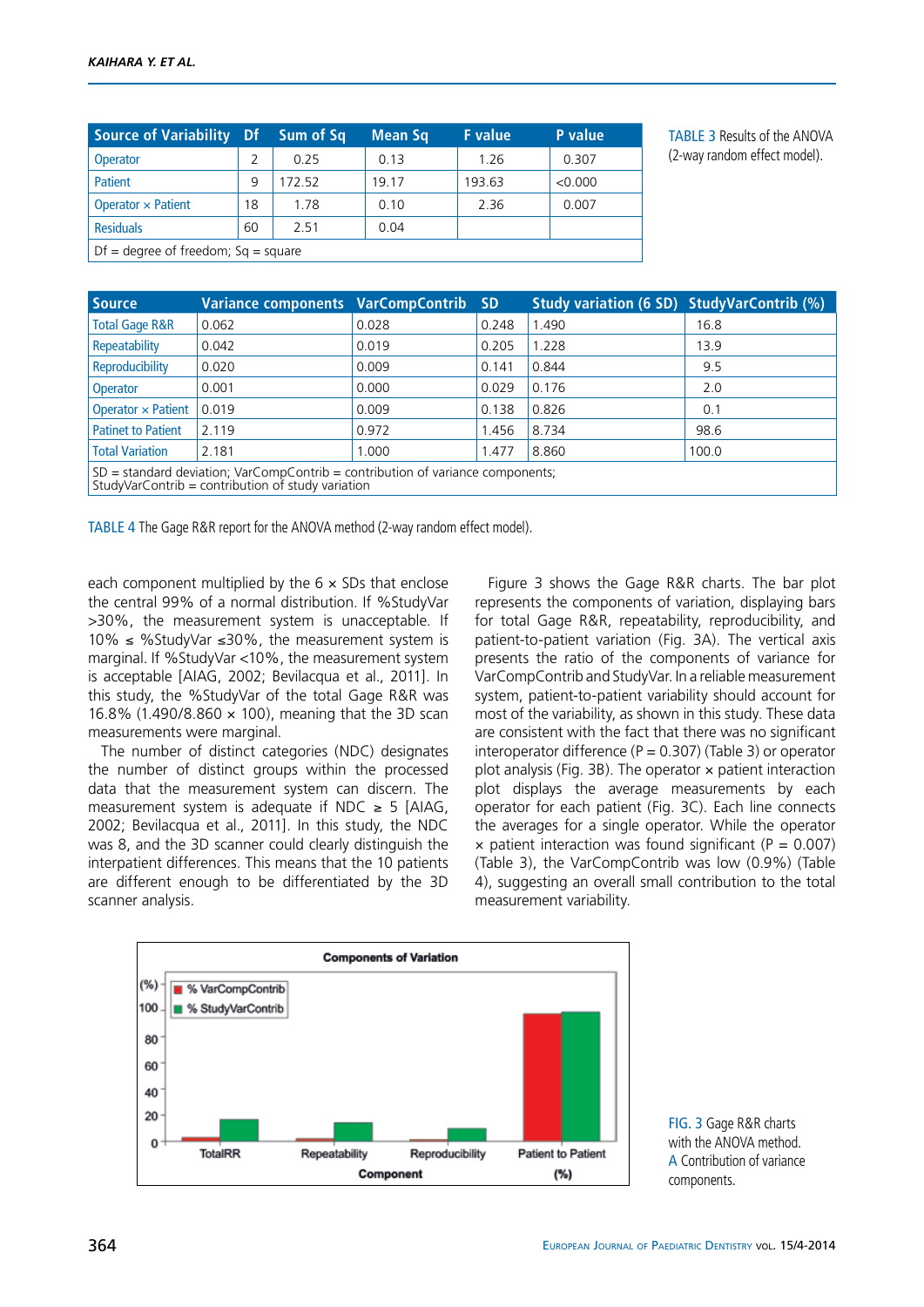

fig. 3 Gage R&R charts with the ANOVA method. **B** Measurement by operator.

### fig. 3 Gage R&R charts with the ANOVA method. C Operator-patient interaction. VarCompContrib, contribution of variance components; StudyVarContrib, contribution of study variation.

## *Intraclass correlation coefficient*

The ICC was 0.982 [P < 0.001; 95% CI, 0.956–0.996], suggesting excellent interobserver agreement.

## Discussion

This study investigated the potential usefulness of a new noncontact 3D measurement system to measure paediatric dentition models of the predental period compared to the measurements of plaster models. The paired t-tests and bias and linearity studies found no clinically significant difference in accuracy between the direct measurement of plaster models with calipers and the measurement of digital models. These findings also suggest that noncontact 3D measurement system can be used to obtain the same measurements at any point.

Our previous study, which documented linear measurements of deciduous dentition, revealed average differences of <0.2 mm between using the same 3D scanner and caliper measurements. [Kaihara et al., 2014]. Previous studies, were deemed clinically significant, reported average differences between linear measurements of dental casts and 3D images: 0.27 [Bell et al., 2003], 0.62–0.19 mm [Asquith et al., 2007]; 0.16–0.49 mm [Santoro et al., 2003]; 0.15–0.61 mm [Quimby et al., 2004]; <0.5 mm [Leifert et al., 2009]. The present study shows equal or higher accuracy of the

3D measurement system during the predentition period, with bias within 0.2 mm, compared to the gold standard. The size of the section did not affect the measurement. It may be suitable for morphometric analysis of predentition plasters in a clinical setting starting only a few months after birth.

Based on the results of the Gage R&R, most of the variability in 3D scanner measurements was observed due to part-to-part variability, which was very small compared with the clinically assumable interoperator and intraoperator effect. This analysis also showed a clear distinction of interpatient difference. Moreover, the low contribution of the operator  $\times$  patient interaction variability (0.9%) and the high ICC (>90%) demonstrated that the operator is not expected to affect the quality of the measurements.

With respect to differences in variability between the two methods, previous reports have described higher [Dalstra and Melsen, 2009] or lower [Quimby et al., 2004; Zilberman et al., 2003] variability in 3D measurements compared to caliper measurements of postdentition plaster models. Nonetheless, all studies recognised the usefulness of the 3D scanner [Santoro et al., 2003; Quimby et al., 2004; Zilberman et al., 2003]. Bootvong et al. [2010] reported that ICCs were >0.70, and concluded that there was substantial-toexcellent agreement between assessments of tooth dimensions and arch relations from plaster and virtual